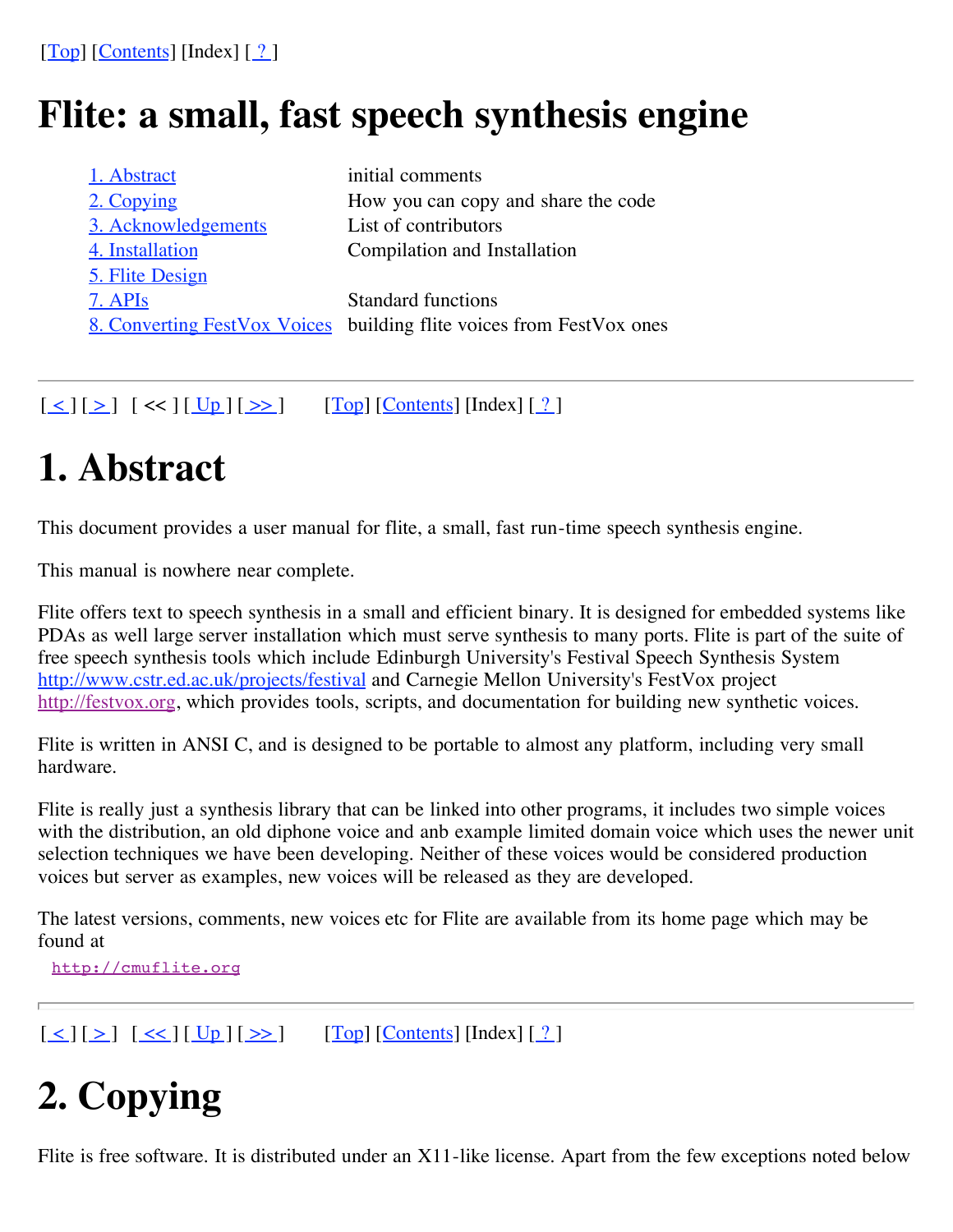(which still have similarly open lincenses) the general license is

Language Technologies Institute Carnegie Mellon University Copyright (c) 1999-2005 All Rights Reserved.

Permission is hereby granted, free of charge, to use and distribute this software and its documentation without restriction, including without limitation the rights to use, copy, modify, merge, publish, distribute, sublicense, and/or sell copies of this work, and to permit persons to whom this work is furnished to do so, subject to the following conditions:

- 1. The code must retain the above copyright notice, this list of conditions and the following disclaimer.
- 2. Any modifications must be clearly marked as such.
- 3. Original authors' names are not deleted.
- 4. The authors' names are not used to endorse or promote products derived from this software without specific prior written permission.

CARNEGIE MELLON UNIVERSITY AND THE CONTRIBUTORS TO THIS WORK DISCLAIM ALL WARRANTIES WITH REGARD TO THIS SOFTWARE, INCLUDING ALL IMPLIED WARRANTIES OF MERCHANTABILITY AND FITNESS, IN NO EVENT SHALL CARNEGIE MELLON UNIVERSITY NOR THE CONTRIBUTORS BE LIABLE FOR ANY SPECIAL, INDIRECT OR CONSEQUENTIAL DAMAGES OR ANY DAMAGES WHATSOEVER RESULTING FROM LOSS OF USE, DATA OR PROFITS, WHETHER IN AN ACTION OF CONTRACT, NEGLIGENCE OR OTHER TORTIOUS ACTION, ARISING OUT OF OR IN CONNECTION WITH THE USE OR PERFORMANCE OF THIS SOFTWARE.

 $[\leq] [\geq] [\leq \leq] [\text{Up}][\geq]$   $[\text{Top}][\text{Contents}][\text{Index}][?]$ 

## **3. Acknowledgements**

The initial development of flite was primarily done by awb while travelling, perhaps the name is doubly appropriate as a substantial amount of the coding was done over 30,000ft). During most of that time awb was funded by the Language Technologies Institute at Carnegie Mellon University.

Kevin A. Lenzo was involved in the design, conversion techniques and representations for the voice distributed with flite (as well as being the actual voice itself).

Other contributions are:

- David Huggins-Daines (dhd@cepstral.com): much of the clunits code, porting to multiple platforms, substantial code tidy up and configure/autoconf guidance.
- Cepstral, LLC (http://cepstral.com): For supporting DHD to spend time on flite and passing back the important fixes and enhancements including SAPI support
- Willie Walker <william.walker@sun.com> and the Sun Speech Group: lots of low level bugs (and fixes).
- Portuguese Foundation for Science and Technology (FCT) Praxis XXI program The SAPI interface provided by Cepstral, LLC was partially funded by the above program.
- Henry Spencer: For the regex code
- University of Edinburgh: for releasing Festival for free, making a companion runtime synthesizer a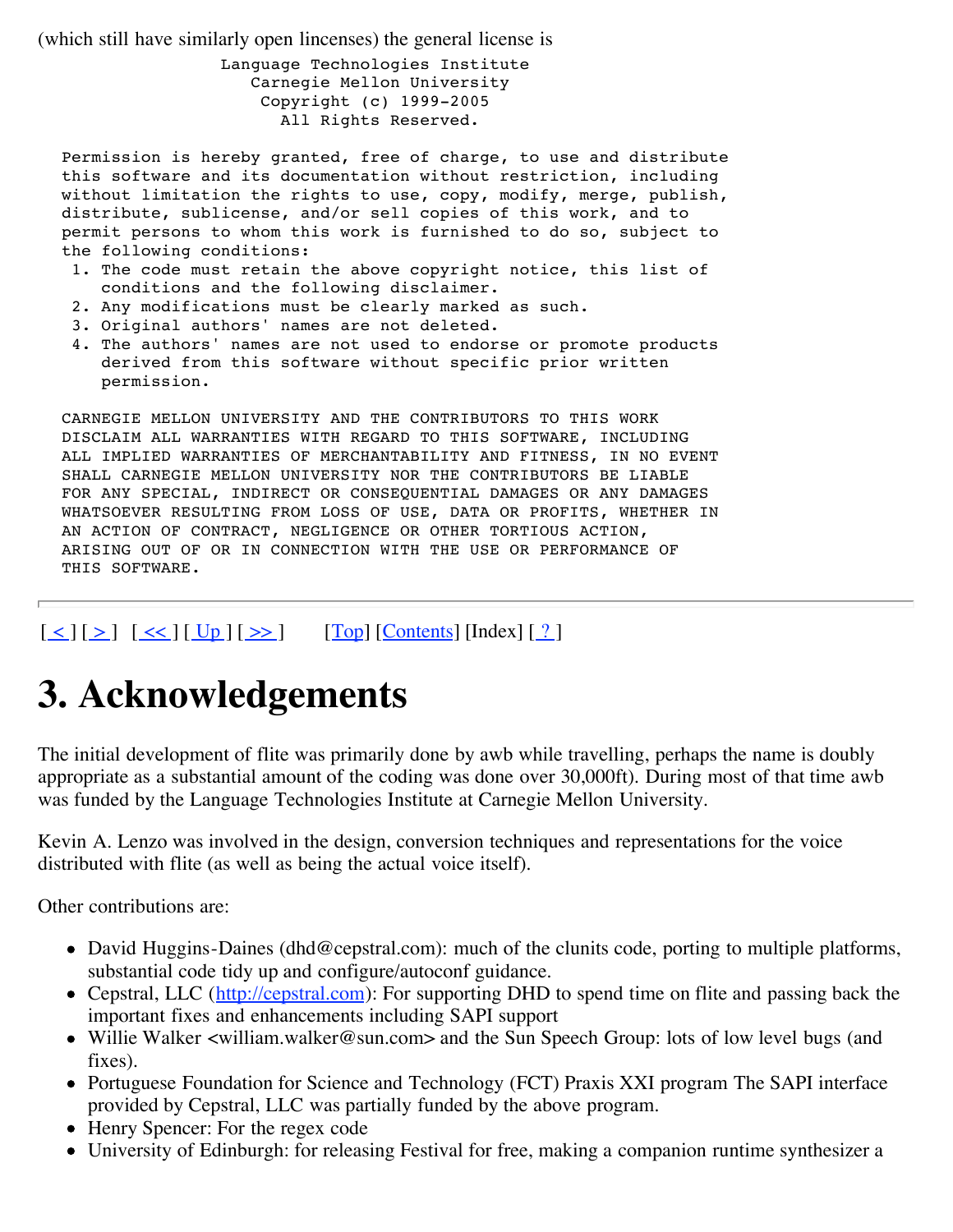practical project, much of the design of flite relies on the architecture decisions made in the Festival Speech Synthesis Systems and the Edinburgh Speech Tools.

The duration cart tree and intonation (accent and F0) models were derived from the models in the Festival distribution. which in turn were trained from the Boston University FM Radio Data Corpus.

- Carnegie Mellon University The included lexicon is derived from CMULEX and the letter to sound rules are constructed using the Lenzo and Black techniques for building LTS decision graphs.
- Craig Reese: IDA/Supercomputing Research Center and Joe Campbell: Department of Defense who wrote the ulaw conversion routines in src/speech/cst\_wave\_utils.c

 $[\leq] [\geq] [\leq \leq] [\underline{Up}][\geq \geq]$   $[\underline{Top}][\underline{Contents}][\underline{In}]\in[2]$ 

# **4. Installation**

Flite consist simple of a set of C files. GNU configure is used to configure the engine and will work on most major architectures.

In general, the following should build the system

```
tar zxvf flite-XXX.tar.gz
cd flite-XXX
./configure
make
```
However you will need to explicitly call GNU make gmake if make is not GNU make on your system.

The configuration process build a file `config/config' which under some circumstances may need to be edited, e.g. to add unusual options or dealing with cross compilation.

On Linux systems, we also support shared libraries which are useful for keeping space down when multiple different application are linked to the flite libraries. For development we strong discourage use of shared libraries as it is too easy to either not set them up correctly or accidentally pick up the wrong version. But for installation they are definitely encouraged. That is if you are just going to make and install they are good but unless you know what *LD\_LIBRARY\_PATH* does, it may be better to use static libraries (the default) if you are changing C code or building your own voices.

```
./configure --enable-shared
make
```
This will build both shared and static versions of the libraries but will link the executables to the *shared* libraries thus you will need to install the libraries in a place that your dynamic linker will find them (cf. /etc/ld.so.conf) or set *LD\_LIBRARY\_PATH* appropriately.

```
[\leq] [\geq] [\leq] [\leq] [\underline{Up}][\geq] [\underline{Top}][\underline{Contents}][\underline{Inv}][\leq]
```
### **4.1 Windows Support**

 $[\leq] [\geq] [\leq] [\leq] [\underline{Up}] [\geq]$   $[\underline{Top}] [\underline{Contents}] [\underline{1}] [\leq]$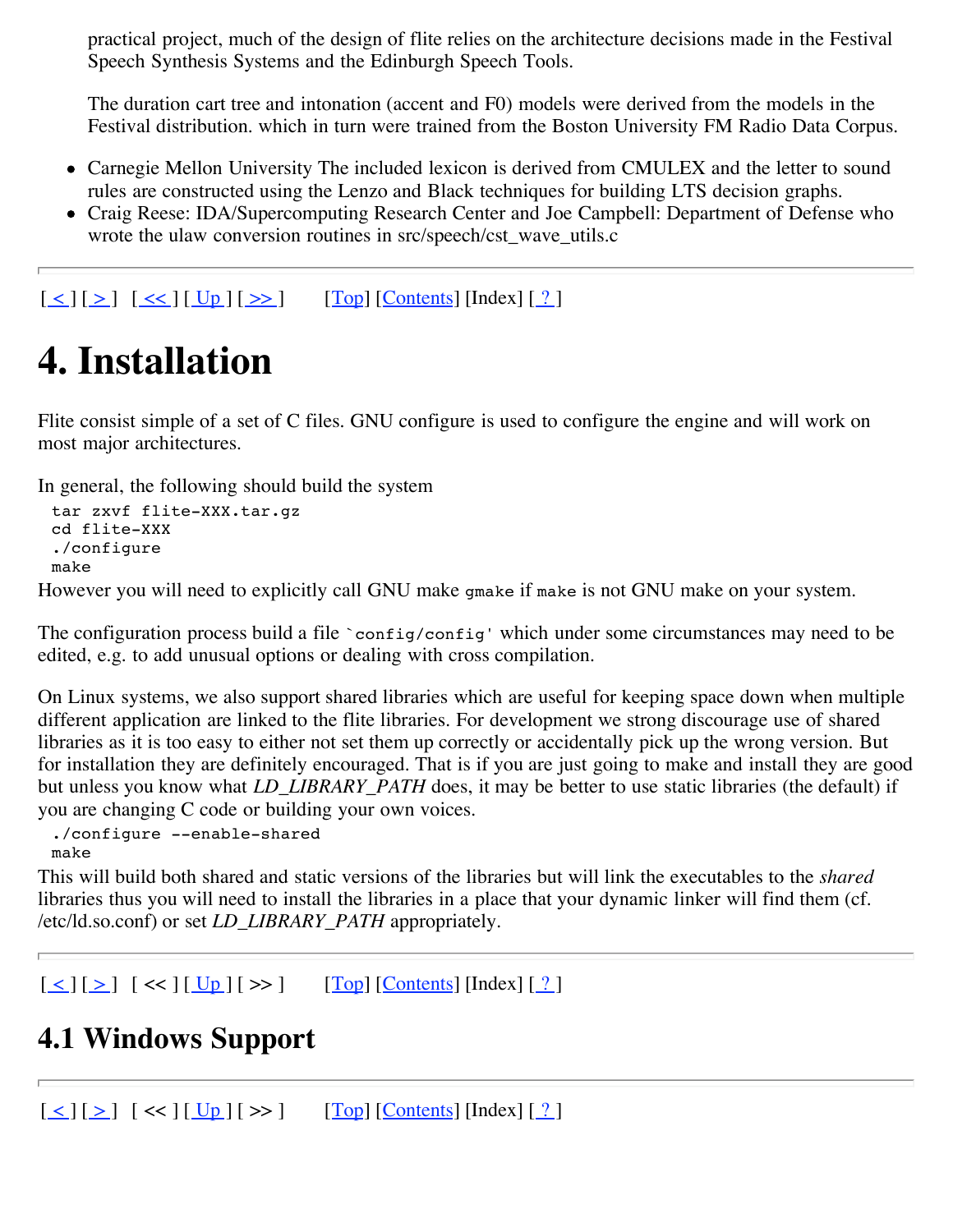#### **4.2 Window CE Support**

Flite has been successfully compile by a number of different groups under Windows CE. The system should compile under Embedded Visual Studio but we not have the full details.

If you look are the net it is possible to find precompiled versions for Windows CE including http://www.viksoe.dk/code/flite.htm which includes full sources.

The system as distributed does compile under the gcc arm-wince-pe toolchain available from http://wince.voxware.com:28575/Development%20Tools/, but Flite is currently not properly integrated with the WinCE audio device so although the binary runs, it can't play any audio, only generate it to files.

 $[\leq] [\geq] [\leq] [\leq] [\underline{Up}][\geq]$   $[\underline{Top}][\underline{Contents}][\underline{In}]\in[?]$ 

## **4.3 PalmOS Support**

Starting with 1.3 we have initial support for PalmOS using the free development tools. The compilation method assumes the target device is running PalmOS 5.0 (or later) on an ARM processor. Following convention in the Palm world, the app that the user interacts with is actually a m68k application compiled with the m68 gcc cross compiler, the resulting code is interpreted by the PalmOS 5.0 device. The core flite code is in native ARM, and hence uses the ARM gcc cross compiler. An interesting amout of support code is required to get all this work properly.

The user app is called flop (FLite on Palm) and like most apps written by awb, is functional, but ugly. You should not let a short-sighted Scotsman, who still thinks command line interfaces are cool, design a graphical app. But it does work and can read typed in text, memos and text files. The `armflite.ro' resources are designed with the idea that proper applications will be written using it as a library.

The `flop.prc' application is distributed separately so it can be used without having to install all these tools. But if you want to PalmOS development here is what you need to do to compile Flite for PalmOS and the flop application.

There are number of different application development environments for Palm, here I only describe the Unix based one as this is what was used. You will need the PalmOS SDK 5.0 from palmOne http://www.palmone.com/us/developers/. This is free but does require registration. Out of the lots of different files you can get for palmOne you will eventually find `palmos-sdk-5.0r3-1.noarch.rpm', install that on your linux machine

rpm -i palmos-sdk-5.0r3-1.noarch.rpm

You will also need the various gcc based cross compilers http://prc-tools.sourceforge.net/

```
prc-tools-2.3-1.i386.rpm
prc-tools-arm-2.3-1.i386.rpm
prc-tools-htmldocs-2.3-1.noarch.rpm
```
The Palm Resource compiler http://pilrc.sourceforge.net/

```
pilrc-3.1-1.i386.rpm
```
And maybe the emulator http://www.palmos.com/dev/tools/emulator/

```
pose-3.5-2.i386.rpm
pose-skins-1.9-1.noarch.rpm
pose-skins-handspring-3.1H4-1.noarch.rpm
```
Though as POSE doesn't support ARM code, `Simulator' does but that only works under Windows, POSE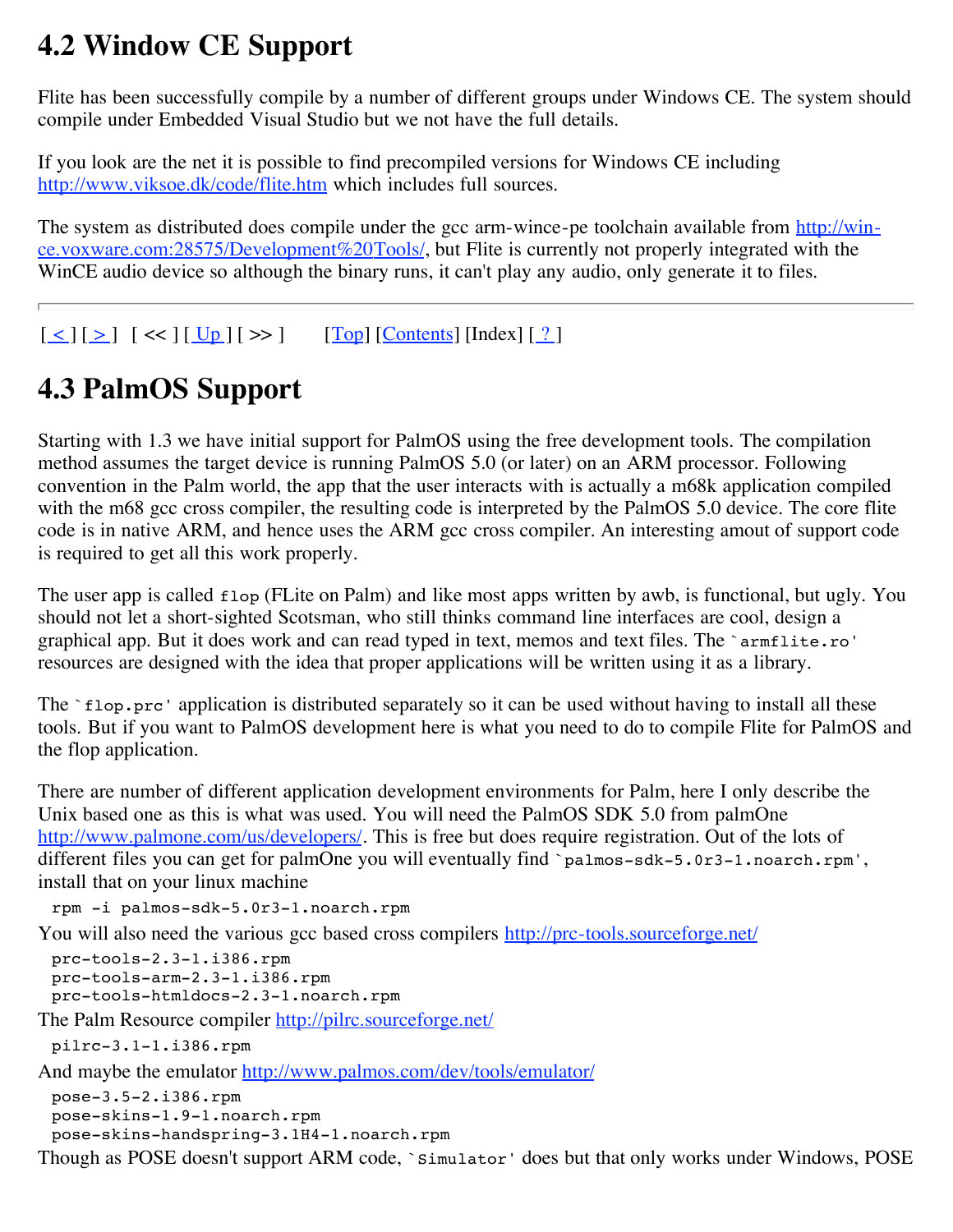is only useful for debugging the m68k parts of the app.

Install these

```
rpm -i prc-tools-2.3-1.i386.rpm
rpm -i prc-tools-arm-2.3-1.i386.rpm
rpm -i prc-tools-htmldocs-2.3-1.noarch.rpm
rpm -i pilrc-3.1-1.i386.rpm
rpm -i pose-3.5-2.i386.rpm
rpm -i pose-skins-1.9-1.noarch.rpm
rpm -i pose-skins-handspring-3.1H4-1.noarch.rpm
```
We also need the prc-tools to know which SDK is available

palmdev-prep

In addition we use Greg Parker's PEAL http://www.sealiesoftware.com/peal/ ELF ARM loader. You need to download this and compile and install it yourself, so that peal-postlink is in your path. Greg was very helpful and even added support for large data segments for this work (though in the end we don't actually use them). Some peal code is in our distribution (which is valid under his licence) but if you use a different version of peal you may need to ensure they are matched, by updating the peal code in `palm/'. We used version `peal-2004-12-29'.

The other palm specific function we require is par http://www.djw.org/product/palm/par/ which is part of the prc.tgz distribution. We use par to construct resources from raw binary files. There are other programs that can do this but we found this one adequate. Again you must compile this and ensure par is in your path. Note no part of par ends up in the distributed system.

Given all of the above you should be able to compile the Palm code and the  $flop$  application.

./configure --target=arm-palmos make

The resulting application should be in `palm/flop/flop.prc' which can then be installed on your Plam device

```
pilot-xfer -i palm/flop/flop.prc
```
Setting up the tools, and getting a working Linux/Palm conduit is not particularly easy but it is possible. Although some attempt was made to use the Simulator, (PalmOS 5.0/ARM simulator) under Windows, it never really contributed to the development. The POSE (m68k) emulator though was use to develop the flop application itself.

 $\lceil \leq | \lceil \geq | \rceil \ll | \lfloor \frac{Up}{\rceil} \rceil \gg | \qquad \text{[Top]} \lceil \text{Contents} \rceil \lceil \text{Index} \rceil \lceil \frac{?}{'} \rceil$ 

#### **4.3.1 Some notes on the PalmOS port**

Throughout the PalmOS developer documentation they continually remind you that a Palm device is not a full computer, its an extention of the desktop. But seeing devices like the Treo 600 can easily make one forget and want the device to do real computational work. PalmOS is designed for small light weight devices so it is easy to start hitting the boundaries of its capabilities when trying to port larger aplications.

PalmOS5.0 still has interesting limitations, in the m68k domain, int's are 16 bit and using memory segments greater than 65K require special work. Quaint as these are, they do significantly affect the port. At first we thought that only the key computationally expensive parts would be in ARM (so-called armlets) but trying to compile the whole flite code in m68k with long/short distinctions and sub-64K code segment limitations was just too hard.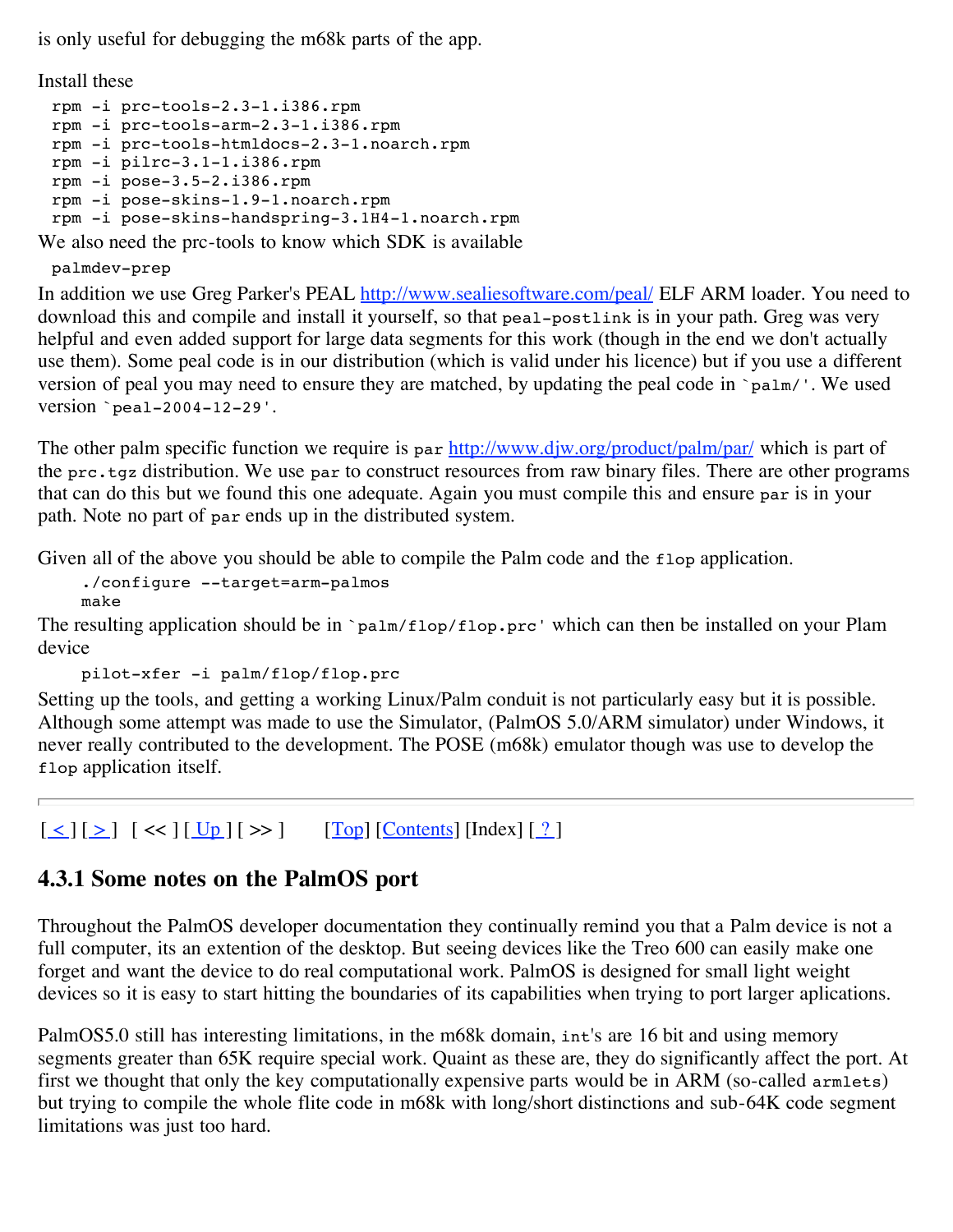Thus all the Flite code, USEnglish, Lexicon and diphone databases actually are compiled in the ARM domain. There is however no system support in the ARM domain so call backs to m68k system functions are necessary. With care calls to system functions can be significantly limited so only a few call backs needed to be written. These are in `palm/pocore/'. I believe CodeWarrior has better support for this, but in this case we rolled our own (though help from other open source examples was important).

We manage the m68k/ARM interface through PEAL, which is basically a linker for ARM code and calling mechanism from m68k. PEAL deals with globals and spliting the code into 65K chunks automatically.

Flite does however have a number of large data segments, in the lexicon and the voice database itself. PEAL can deal with this but it loads large segments by copying them into the dynamic heap, which on most Palm device is less than 2M. This isn't big enough.

Thus we changed Flite to restrict the number of large data sgements it used (and also did some new compression on them). The five segments: the lts rules, the lexical entries, the voice LPC coefficients, the voice residuals and the voice residual index are now treated a data segments that are split into 65400 sized segments and loaded into feature memory space, which is in the storage heap and typically much bigger. This means we do need about 2-3 megabyte free on the device to run. We did look into just indexing the 65400 byte segments directly but that looked like being too much work, and we're only going to be able to run on 16M sized Palms anyway (there aren't any 8M ARM Palms with audio, expect maybe some SmartPhones).

Using Flite from m68k land involves getting a flite info structure from flite init(). This contains a bunch of fields that be set and sent to the ARM domain Flite synthesizer proper within which other output fields may be set and returned. This isn't a very general structure, but is adequate. Note the necessary byte swapping (for the top level fileds) is done for the this structure, before calling the ARM native arm flite synth text and swapped back again after returning.

Display, playing audio, pointy-clicky event thingies are all done in the m68K domain.

 $\lceil \leq | \lceil \geq | \rceil \ll | \lceil \frac{Up}{g} \rceil \ll \rceil$  [Top]  $\lceil \frac{\text{Contents}}{\text{Contents}} \rceil \lceil \frac{9}{2} \rceil$ 

#### **4.3.2 Using the PalmOS**

There are three basic functions that access the ARM flite functions: flite init(), flite synth text() and flite\_end().

 $\lceil \leq | \lceil \geq | \lceil \leq \lfloor \lfloor \lfloor \log \rfloor \rfloor \rceil \geq \geq \rceil$  [Top]  $\lceil \frac{\text{Contents}}{\text{Contents}} \rceil \lceil \frac{\lceil \log \lfloor \frac{9}{2} \rceil \rceil}$ 

# **5. Flite Design**

 $[\leq] [\geq] [\leq] [\leq] [\underline{Up}][\geq]$   $[\underline{Top}][\underline{Contents}][\underline{1}][\leq]$ 

### **5.1 Background**

Flite was primarily developed to address one of the most common complaints about the Festival Speech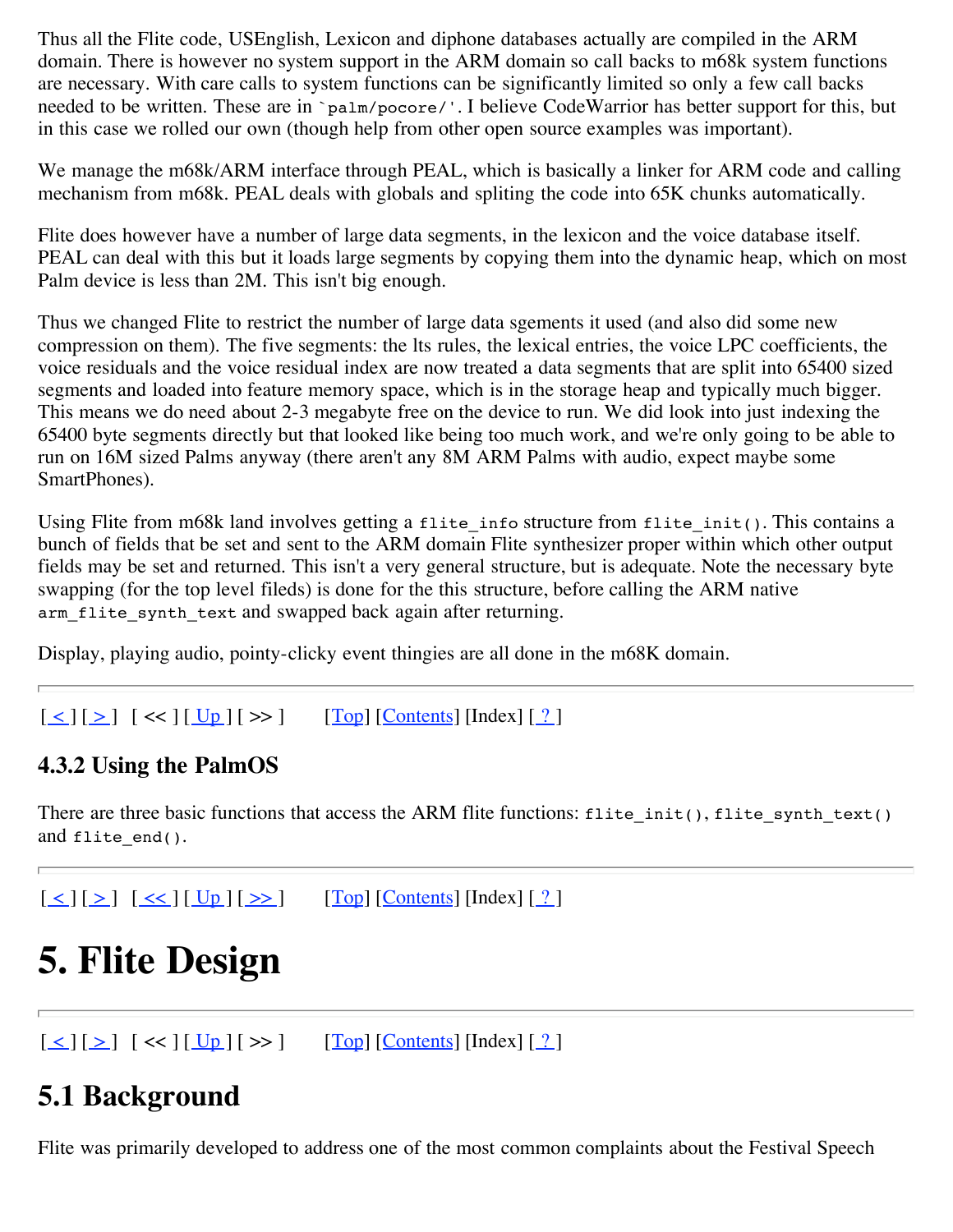Synthesis System. Festival is large and slow, even with the software bloat common amongst most products and that that bloat has helped machines get faster, have more memory and large disks, still Festival is criticized for its size.

Although sometimes this complaint is unfair, it is valid and although much work was done to ensure Festival can be trimmed and run fast it still requires substantial resources per utterance to run. After some investigation to see if Festival itself could be trimmed down it became clear because there was a core set of functions that were sufficient for synthesis that a new implementation containing only those aspects that were necessary would be easier than trimming down Festival itself.

Given that a new implementation was being considered a number of problems with Festival could also be addressed at the same time. Festival is not thread-safe, and although it runs under Windows, in server mode it relies on the Unix-centric view of fast forks with copy-on-write shared memory for servicing clients. This is a perfectly safe and practical solution for Unix systems, but under Windows where threads are the more common feature used for servicing multiple events and forking is expensive, a non-thread safe program can't be used as efficiently.

Festival is written in C++ which was a good decision at the time and perfectly suitable for a large program. However what was discovered over the years of development is that C++ is not a portable language. Different C++ compilers are quite different and it takes significant amount of work to ensure compatibility of the code base over multiple compilers. What makes this worse is that new versions of each compiler are incompatible and changes are required. At first this looked like we were producing bad quality code but after 10 years it is clear that it is also that the compilers are still maturing. Thus it is clear that Festival and the Edinburgh Speech Tools will continue to require constant support as new versions of compilers are released.

A second problem with C++ is the size and efficiency of the code produced. Proponents of C++ may rightly argue that Festival and the Edinburgh Speech Tools aren't properly designed, but irrespective if that is true or not, it is true that the size of the code is much larger and slower than it need be for what it does. Throughout the design there is a constant trade-off between elegancy and efficiency which unfortunately at times in Festival requires untidy solutions of copying data out of objects processing it and copying back because direct access (particularly in some signal processing routines) is just too inefficient.

Another major criticism of Festival is the use of Scheme as the interpreter language. Even though it is a simple to implement language that is adequate for Festival's needs and can be easily included in the distribution, people still hate it. Often these people do learn to use it and appreciate how run time configurability is very desirable and that new voices may be added without recompilation. Scheme does have garbage collection which makes leaky programs much harder to write and as some of the intended audience for developing in Festival will not be hard core programmers a safe programming language seems very desirable.

After taking into consideration all of the above it was decided to develop Flite as a new system written in ANSI C. C is much more portable than C++ as well as offering much lower level control of the size of the objects and data structure it uses.

Flite is not intended as a research and development platform for speech synthesis, Festival is and will continue to be the best platform for that. Flite however is designed as a run-time engine when an application needs to be delivered. It specifically addresses two communities. First as a engine for small devices such as PDAs and telephones where the memory and CPU power are limited and in some cases do not even have a conventional operating system.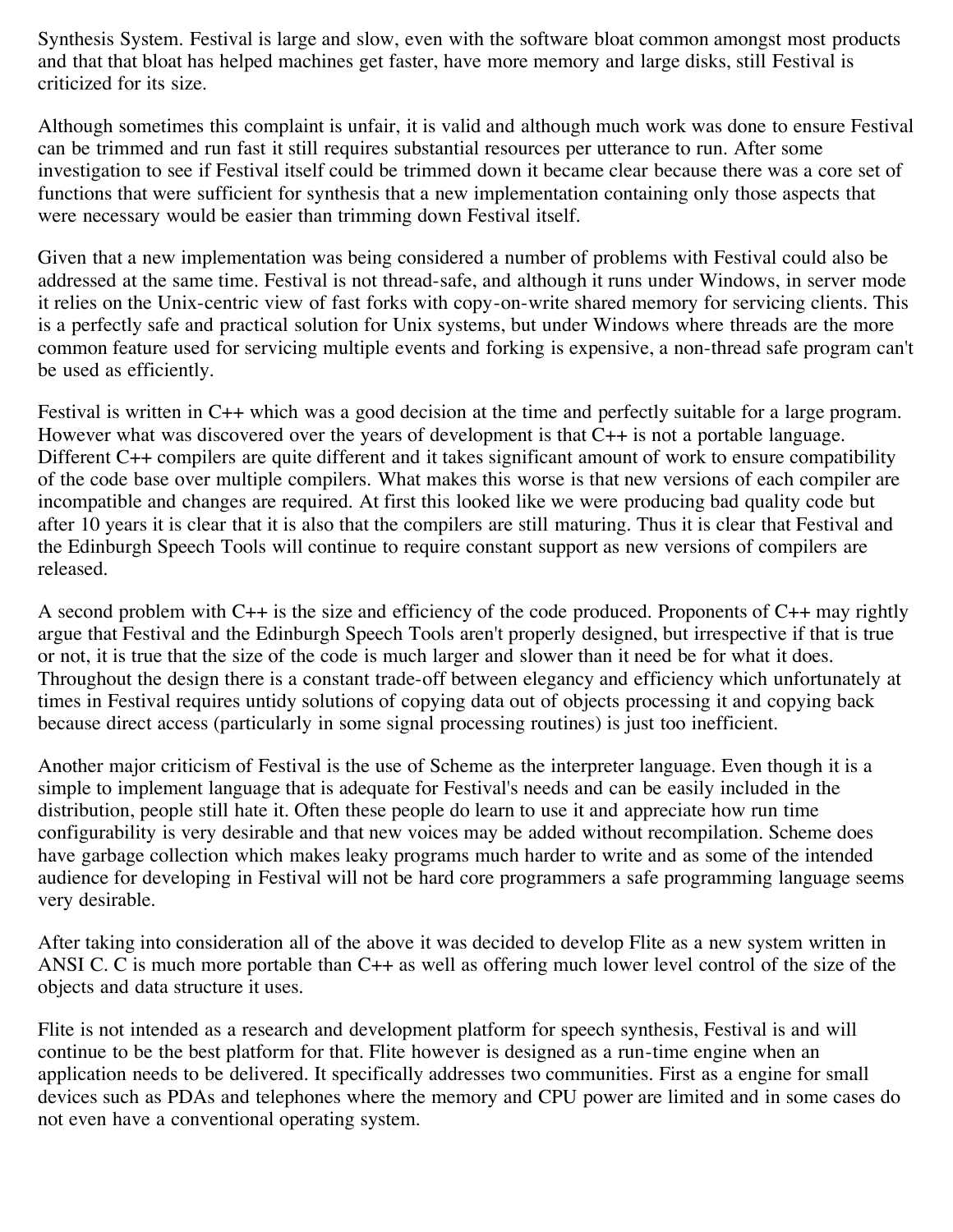The second community is for those running synthesis servers for many clients. Here although large fixed databases are acceptable, the size of memory required per utterance and speed in which they can be synthesized is crucial.

However in spite of the decision to build a new synthesis engine we see this as being tightly coupled into the existing free software synthesis tools or Festival and the FestVox voice building suite. Flite offers a companion run-time engine. Our intended mode of development is to build new voices in FestVox and debug and tune them in Festival. Then for deployment the FestVox format voice may be (semi- )automatically compiled into a form that can be used by Flite.

In case some people feel that development of a small run-time synthesizer is not an appropriate thing to do within a University and is more suited to commercial development, we have a few points which they should be aware of that to our mind justify this work.

We have long felt that research in speech and language should have an identifiable link to ultimate commercial use. In providing a platform that can be used in consumer products that falls within the same framework as our research we can better understand what research issues are actually important to the improvement our work.

In considering small useful synthesizers it forces a more explicit definition of what is necessary in a synthesizer and also how we can trade size, flexibility and speed with the quality of synthesized output. Defining that relationship is a research issue.

We are also advocates of speech technology within other research areas and the ability to offer support on new platforms such as PDAs and wearables allows for more interesting speech applications such as speechto-speech translation, robots, and interactive personal digital assistants, that will prove new and interesting areas of research. Thus having a platform that others around us can more easily integrate into their research makes our work more satisfying.

#### $\lceil \leq | \lceil \geq | \rceil \ll | \lceil \frac{Up}{g} \rceil \ll \rceil$  [Top]  $\lceil \frac{\text{Contents}}{\text{Contents}} \rceil \lceil \frac{9}{2} \rceil$

### **5.2 Key Decisions**

The basic architecture of Festival is good. It is well proven. Paul Taylor, Alan W. Black and Richard Caley spent many hours debating low level aspects of representation and structure that would both be adequate for current theories but also allow for future theories too. The heterogeneous relation graphs (HRG) are theoretically adequate, computationally efficient and well proven. Thus both because HRGs have such a background and that Flite is to be compatible with voices and models developed in Festival, Flite uses HRGs as its basic utterance representation structure.

Most of a synthesizer is in its data (lexicons, unit database etc), the actual synthesis code it pretty small. In Festival most of that data exists in external files which are loaded on demand. This is obviously slow and memory expensive (you need both a copy on the data on disk and in memory). As one of the principal targets for Flite is very small machines we wanted to allow that core data to be in ROM, and be appropriately mapped into RAM without any explicit loading. This can be done by various memory mapping functions (in Unix its called mmap) and is the core technique used in shared libraries (called DLLs in some parts of the world). Thus the data should be in a format that it can be directly accessed. If you are going to directly access data you need to ensure the byte layout is appropriate for the architecture you are running on, byte order and address width become crucial if you want to avoid any extra conversion code at access time (like byte swapping).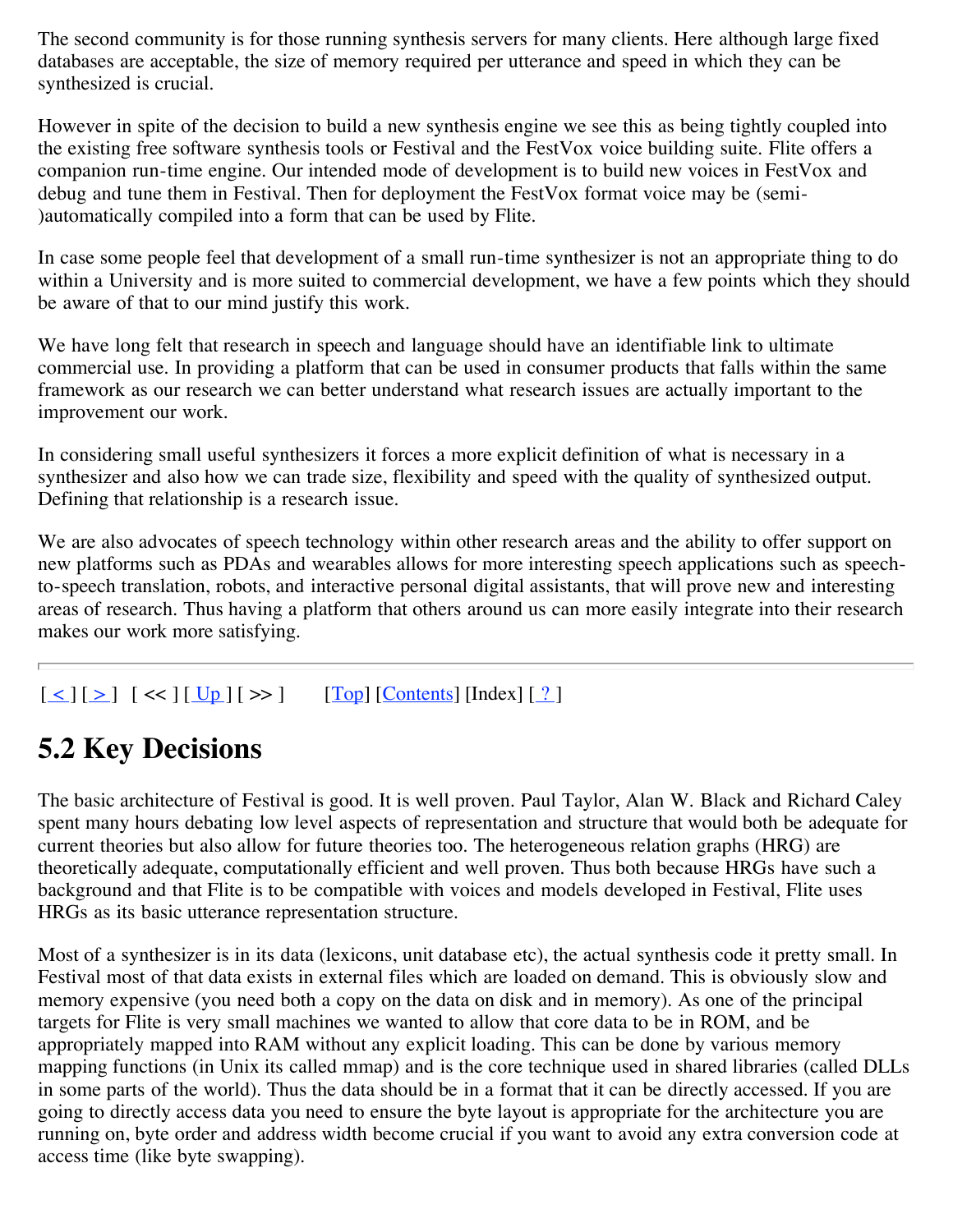At first is was considered that synthesis data would be converted in binary files which could be mmap'ed into the runtime systems but building appropriate binaries files for architectures is quite a job. However the C compiler does this in a standard way. Therefore the mode of operation for data within Flite is to convert it to C code (actually C structures) and use the C compiler to generate the appropriate binary structures.

Using the C compiler is a good portable solution but it as these structures can be very big this can tax the C compiler somewhat. Also because this data is not going to change at run time it can all be declared const. Which means (in Unix) it will be in the text segment and hence read only (this can be ROM on platforms which have that distinction). For structures to be const all their subparts must also be const thus all relevant parts must be in the same file, hence the unit databases files can be quite big.

Of course, this all presumes that you have a C compiler robust enough to compile these files, hardware smart enough to treat flash ROM as memory rather than disk, or an operating system smart enough to demand-page executables. Certain "popular" operating systems and compilers fail in at least one of these respects, and therefore we have provided the flexibility to use memory-mapped file I/O on voice databases, where available, or simply to load them all into memory.

```
[\leq] [\geq] [\leq] [\leq] [\underline{Up}][\geq] [\underline{Top}][\underline{Contents}][\underline{1}][\leq]
```
# **6. Structure**

The flite distribution consists of two distinct parts:

- The flite library containing the core synthesis code
- Voice(s) for flite. These contain three sub-parts
	- Language models: text processing, prosody models etc.
	- Lexicon and letter to sound rules
	- Unit database and voice definition

 $[\leq][\geq]$   $[\leq]$   $[\leq]$   $[\leq]$   $[\leq]$   $[\leq]$   $[\leq]$   $[\leq]$   $[\leq]$   $[\leq]$   $[\leq]$   $[\leq]$   $[\leq]$   $[\leq]$   $[\leq]$   $[\leq]$   $[\leq]$   $[\leq]$   $[\leq]$   $[\leq]$   $[\leq]$   $[\leq]$   $[\leq]$   $[\leq]$   $[\leq]$   $[\leq]$   $[\leq]$   $[\leq]$   $[\leq]$   $[\leq]$   $[\leq]$ 

## **6.1 cst\_val**

This is a basic simple object which can contain ints, floats, strings and other objects. It also allows for lists using the Scheme/Lisp, car/cdr architecture (as that is the most efficient way to represent arbitrary trees and lists).

The cst val structure is carefully designed to take up only 8 bytes (or 16 on a 64-bit machine). The multiple union structure that it can contain is designed so there are no conflicts. However it depends on the fact that a pointer to a cst val is guaranteed to lie on a even address boundary (which is true for all architectures I know of). Thus the distinction between between cons (i.e. list) objects and atomic values can be determined by the odd/evenness of the least significant bits of the first address in a cst val. In some circles this is considered hacky, in others elegant. This was done in flite to ensure that the most common structure is 8 bytes rather than 12 which saves significantly on memory.

All cst val's except those of type cons are reference counted. A few functions generate new lists of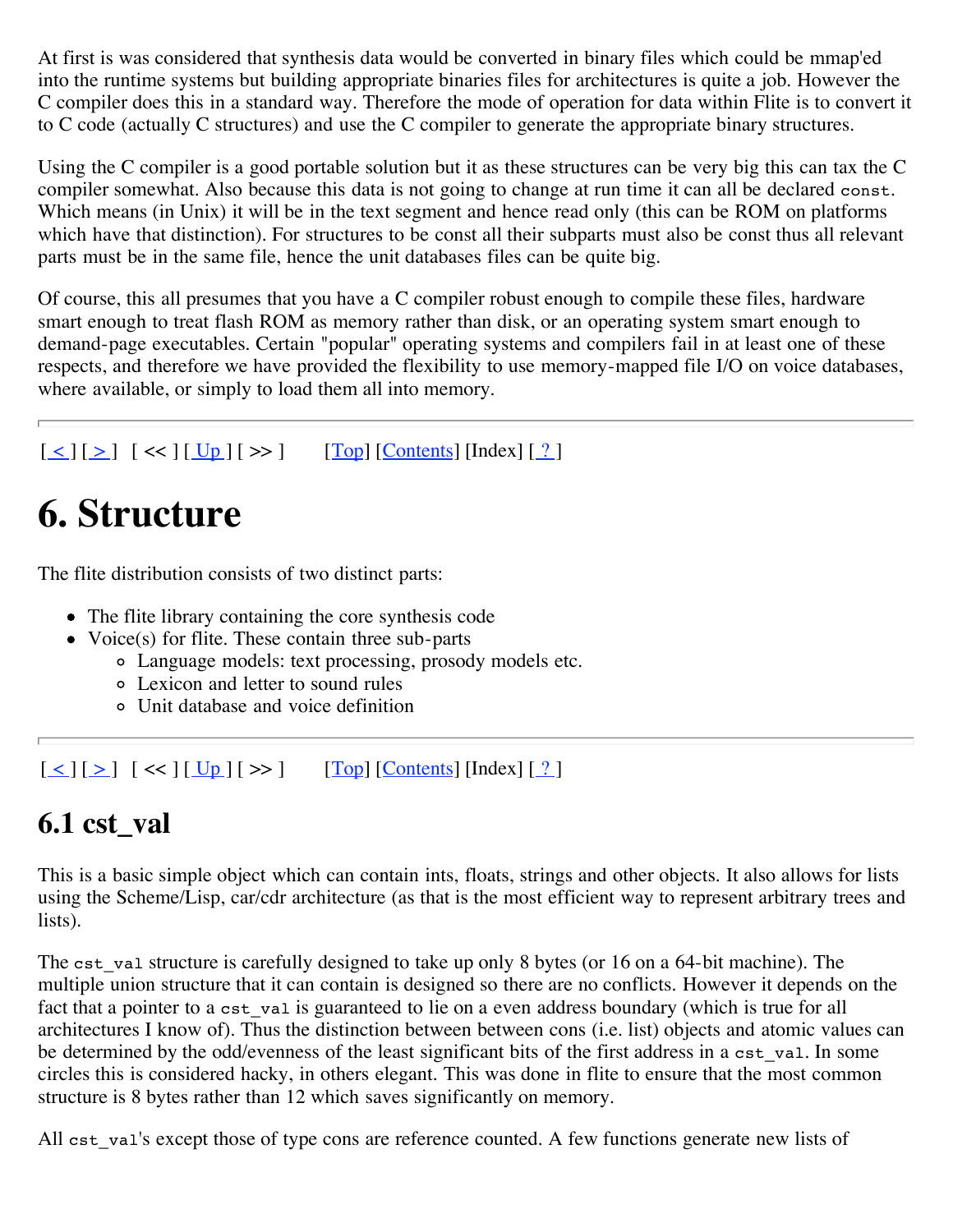cst\_val's which the user should be careful about as they need to explicitly delete them (notably the lexicon lookup function that returns a list of phonemes). Everything that is added to an utterance will be deleted (and/or dereferenced) when the utterance is deleted.

Like Festival user types can be added to the cst\_vals. In Festival this can be done on the fly but because this requires the updating of some list when each new type is added, this wouldn't be thread safe. Thus an explicit method of defining user types is done in `src/utils/cst\_val\_user.c'. This is not as neat as defining on the fly or using a registration function but it is thread safe and these user types wont changes often.

 $[\leq] [\geq] [\leq \leq] [\underline{Up}][\geq \geq]$   $[\underline{Top}][\underline{Contents}][\underline{new}][\leq \geq]$ 

# **7. APIs**

Flite is a library that we expected will be embedded into other applications. Included with the distribution is a small example executable that allows synthesis of strings of text and text files from the command line.

```
[\leq] [\geq] [\leq] [\leq] [\underline{Up}] [\geq] [\underline{Top}] [\underline{Contents}] [\underline{1}]
```
#### **7.1 flite binary**

The example flite binary may be suitable for very simple applications. Unlike Festival its start up time is very short (less that 25ms on a PIII 500MHz) making it practical (on larger machines) to call it each time you need to synthesize something.

flite TEXT OUTPUTTYPE

If TEXT contains a space it is treated as a string of text and converted to speech, if it does not contain a space TEXT is treated as a file name and the contents of that file are converted to speech. The option  $-t$ specifies TEXT is to be treat as text (not a filename) and  $-$ f forces treatment as a file. Thus

```
flite -t hello
will say the word "hello" while
 flite hello
will say the content of the file `hello'. Likewise
 flite "hello world."
will say the words "hello world" while
 flite -f "hello world"
```
will say the contents of a file `hello world'. If no argument is specified text is read from standard input.

The second argument our purty is the name of a file the output is written to, or if it is play then it is played to the audio device directly. If it is none then the audio is created but discarded, this is used for benchmarking. If OUTPUTTYPE is omitted, play is assumed. You can also explicitly set the outputtype with the -o flag.

```
flite -f doc/alice -o alice.wav
```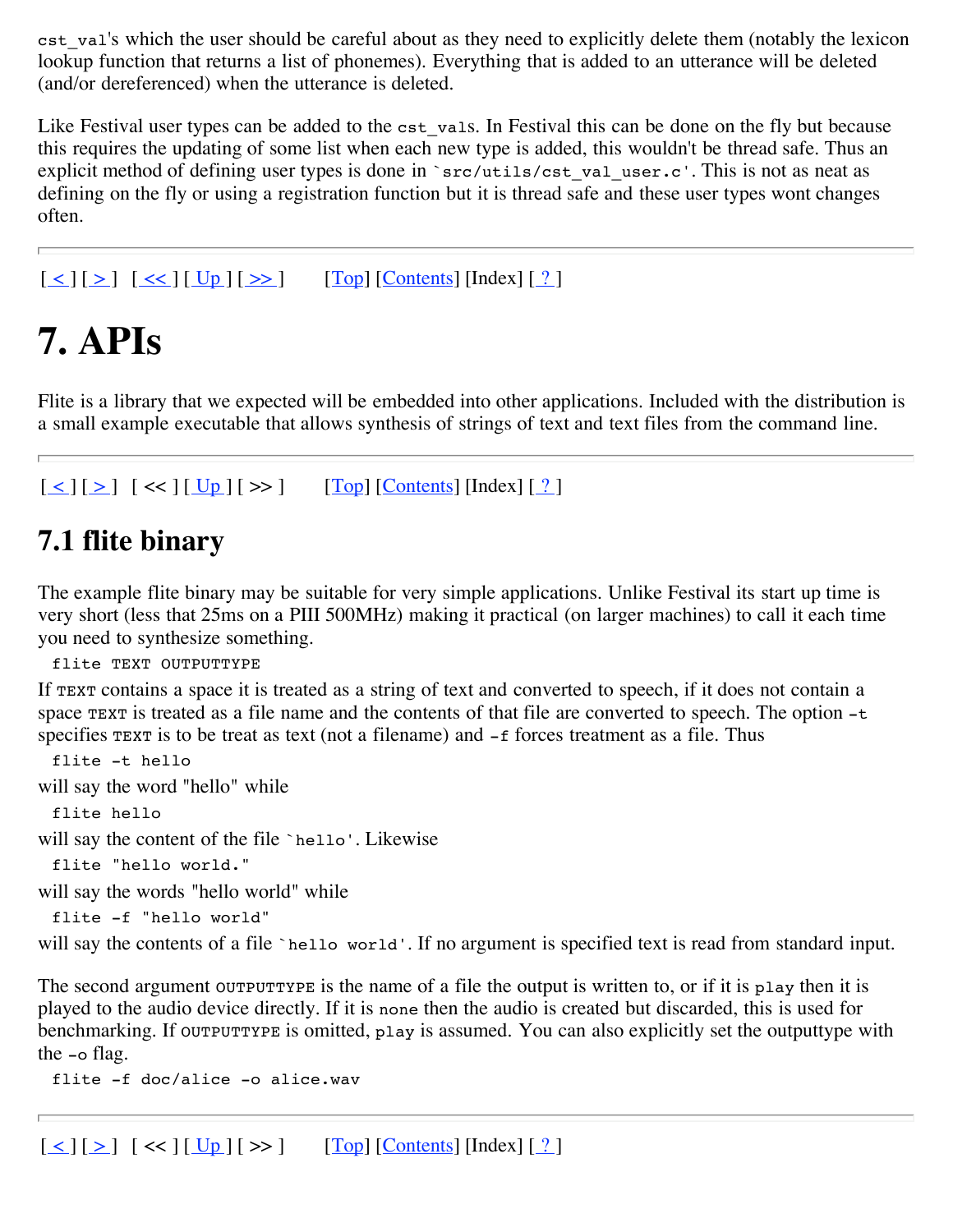#### **7.2 C example**

Each voice in Flite is held in a structure, a pointer to which is returned by the voice registration function. In the standard distribution, the example diphone voice is cmu\_us\_kal.

Here is a simple C program that uses the flite library

```
#include "flite.h"
cst_voice *register_cmu_us_kal();
int main(int argc, char **argv)
{
    cst_voice *v;
    if (argc != 2){
        fprintf(stderr,"usage: flite_test FILE\n");
        exit(-1);}
    flite_init();
    v = register_cmu_us_kal();
    flite_file_to_speech(argv[1],v,"play");
}
```
Assuming the shell variable FLITEDIR is set to the flite directory the following will compile the system (with appropriate changes for your platform if necessary).

```
gcc -Wall -g -o flite test flite test.c -I$FLITEDIR/include -L$FLITEDIR/lib
    -lflite cmu us kal -lflite usenglish -lflite cmulex -lflite -lm
```
 $\lceil \leq | \lceil \geq | \rceil \ll | \lceil \frac{Up}{\rceil} \rceil \gg | \qquad \lceil \frac{Top}{\rceil} \lceil \frac{Contents}{\rceil} \rceil$  [Index]  $\lceil \frac{?}{\rceil}$ 

### **7.3 Public Functions**

Although, of course you are welcome to call lower level functions, there a few key functions that will satisfy most users of flite.

```
void flite init(void);
```
This must be called before any other flite function can be called. As of Flite 1.1, it actually does nothing at all, but there is no guarantee that this will remain true.

cst wave \*flite text to wave(const char \*text, cst voice \*voice);

Returns a waveform (as defined in `include/cst\_wave.h') synthesized from the given text string by the given voice.

- float flite\_file\_to\_speech(const char \*filename, cst\_voice \*voice, const char \*outtype); synthesizes all the sentences in the file `filename' with given voice. Output (at present) can only reasonably be, play or none.
- float flite text to speech(const char \*text, cst voice \*voice, const char \*outtype); synthesizes the text in string point to by text, with the given voice. outtype may be a filename where the generated waveform is written to, or "play" and it will be sent to the audio device, or "none" and it will be discarded. The return value is the number of seconds of speech generated.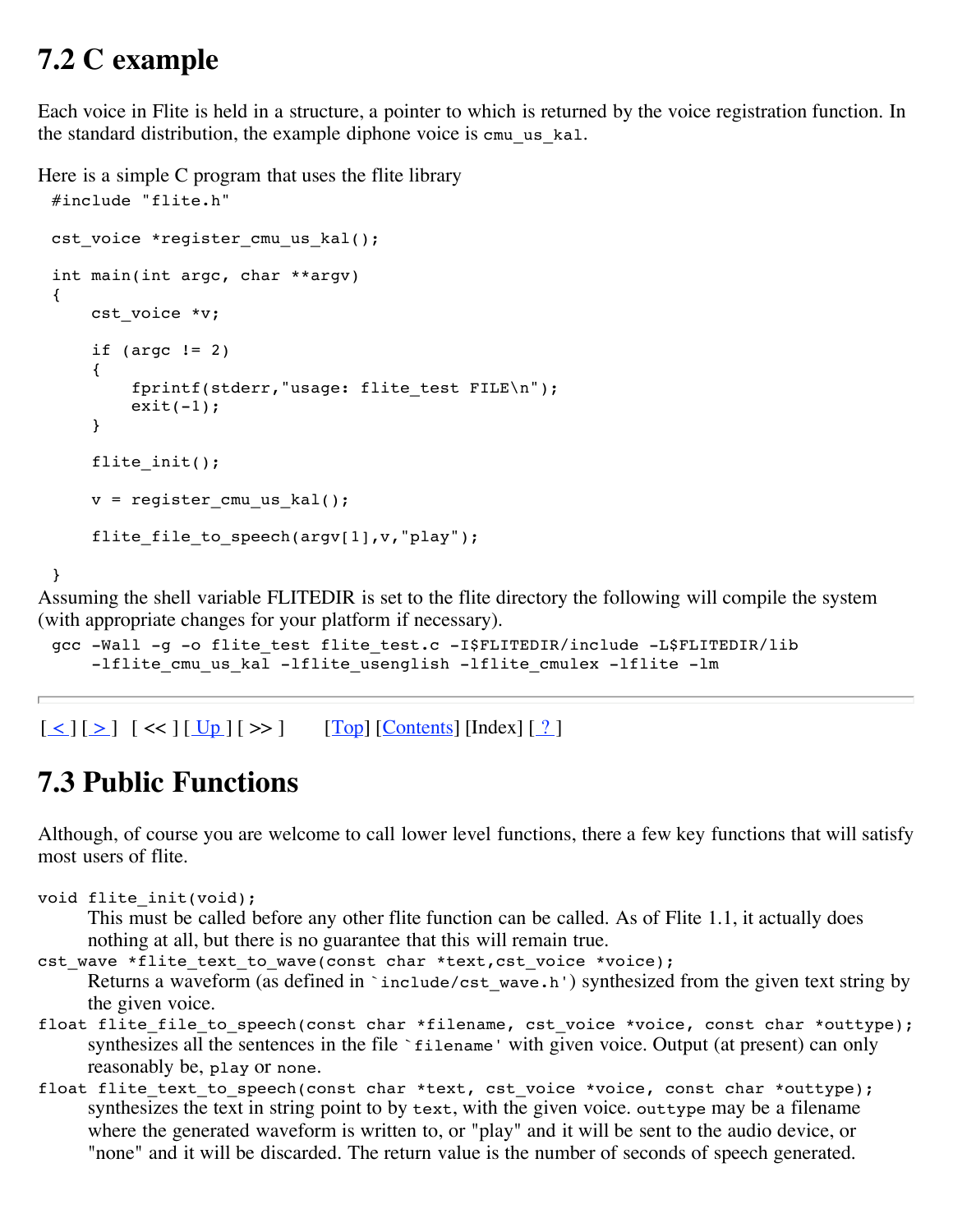- cst utterance \*flite synth text(const char \*text, cst voice \*voice); synthesize the given text with the given voice and returns an utterance from it for further processing and access.
- cst utterance \*flite synth phones(const char \*phones,cst voice \*voice); synthesize the given phones with the given voice and returns an utterance from it for further processing and access.

 $\lceil \leq | \lceil \geq | \lceil \leq \lfloor \lfloor \lfloor \log \rfloor \rfloor \rfloor \rceil \gg$   $\lceil \log \lceil \lfloor \frac{\text{Contents}}{\text{Contents}} \rceil \lceil \frac{\lceil \log \lfloor \frac{\ell}{2} \rceil \rceil}{\lceil \log \lfloor \frac{\ell}{2} \rceil \rceil} \rceil$ 

# **8. Converting FestVox Voices**

As of 1.2 initial scripts have been added to aid the conversion of FestVox voices to Flite. In general the conversion cannot be automatic. For example all specific Scheme code written for a voice needs to be hand converted to C to work in Flite, this can be a major task.

Simple conversion scripts are given as examples of the stages you need to go through. These are designed to work on standard (English) diphone sets, and simple limited domain voices. The conversion technique will almost certainly fail for large unit selection voices due to limitations in the C compiler (more discussion below).

Conversion is basically taking the description of units (clunit catalogue or diphone index) and constructing some C files that can be compiled to form a usable database. Using the C compiler to generate the object files has the advantage that we do not need to worry about byte order, alignment and object formats as the C compiler for the particular target platform should be able to generate the right code.

Before you start ensure you have successfully built and run your FestVox voice in Festival. Flite is not designed as a voice building/debugging tool it is just a delivery vehicle for finalized voices so you should first ensure you are satisfied with the quality of Festival voices before you start converting it for Flite.

The following basic stages are required:

- Setup the directories and copy the conversion scripts
- Build the LPC files
- Build the MCEP files (for ldom/clunits)
- Convert LPC (MCEP) into STS (short term signal) files
- Convert the catalogue/diphone index
- Compile the generated C code

The conversion assumes the environment variable FLITEDIR is set, for example

```
export FLITEDIR=/home/awb/projects/flite/
```
The basic flite conversion takes place within a FestVox voice directory. Thus all of the conversion scripts expect that the standard files are available. The first task is to build some new directories and copy in the build scripts. The scripts are copied rather than linked from the Flite directories as you may need to change these for your particular voices.

\$FLITEDIR/tools/setup\_flite

This will read `etc/voice.defs', which should have been created by the FestVox build process (except in very old versions of FestVox).

If you don't have a `etc/voice.defs' you can construct one with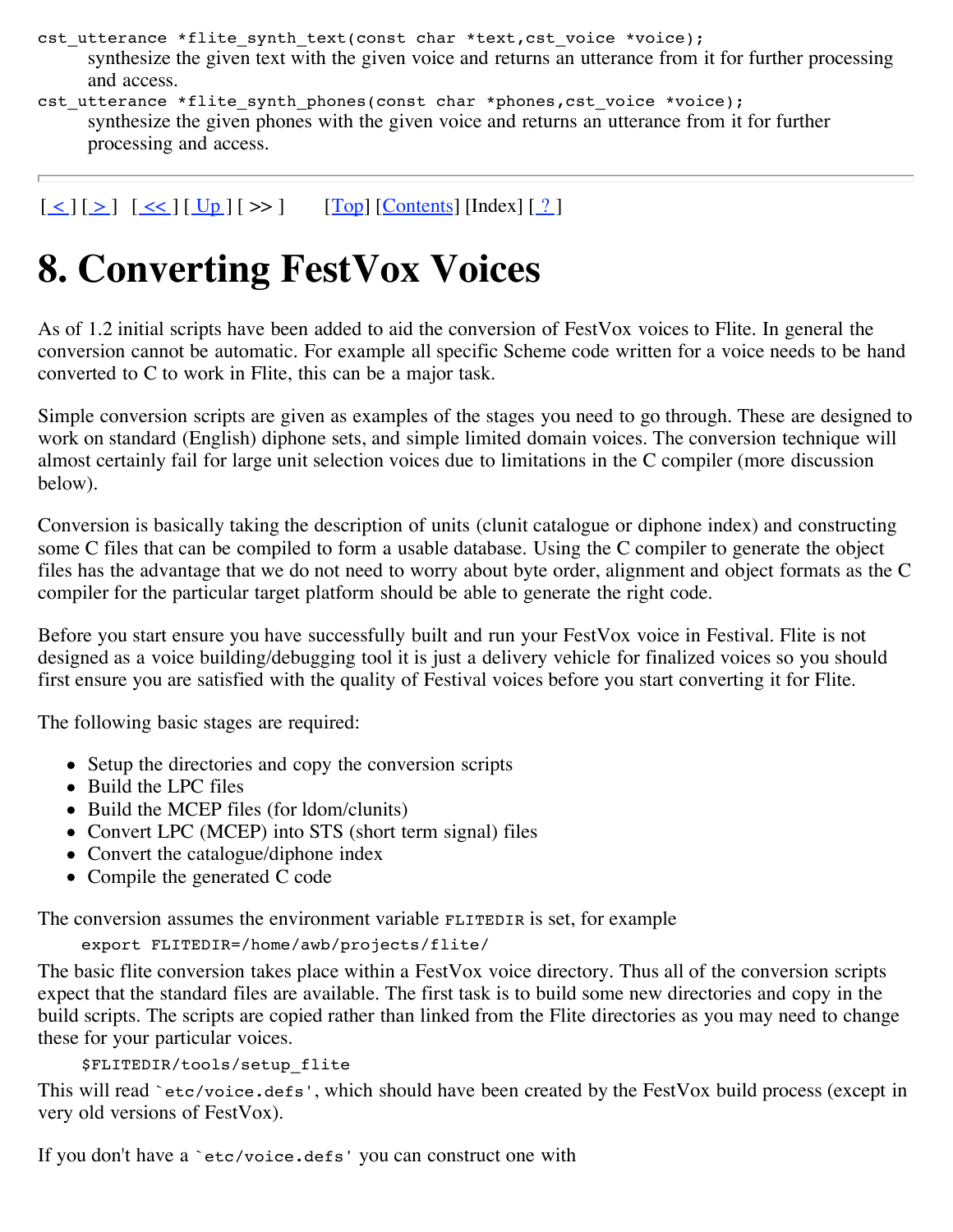festvox/src/general/guess\_voice\_defs in the Festvox distribution, or generate one by hand making it look like

FV\_INST=cmu FV\_LANG=us FV\_NAME=ked\_timit FV\_TYPE=clunits FV VOICENAME=\$FV INST" "\$FV LANG" "\$FV NAME FV\_FULLVOICENAME=\$FV\_VOICENAME"\_"\$FV\_TYPE

The main script build building the Flite voice is `bin/build\_flite' which will eventually build sufficient C code in `flite/' that can be compiled with the constructed `flite/Makefile' to give you a library that can be linked into applications and also an example `flite' binary with the constructed voice built-in.

You can run all of these stages, except the final make, together by running the the build script with no arguments

./bin/build\_flite

But as things may not run smoothly, we will go through the stages explicitly.

The first stage is to build the LPC files, this may have already been done as part of the diphone building process (though probably not in the ldom/clunit case). In our experience it is very important that the records be of similar power, as mis-matched power can often cause overflows in the resulting flite (and sometimes Festival) voices. Thus, for diphone voices, it is important to run the power normalization techniques described int he FestVox document. The Flite LPC build process also builds a parameter file of the ranges of the LPC parameters used in later coding of the files, so even if you have already built your LPC files you should still do this again

./bin/build\_flite lpc

For ldom, and clunit voices (but not for diphone voices) we also need the Mel-frequency Cepstral Coefficients. These are assumed to have been cleared and are in `mcep/' as they are necessary for running the voice in Festival. This stage simply constructs information about the range of the mcep parameters.

```
./bin/build_flite mcep
```
The next stage is to construct the STS files. Short Term Signals (STS) are built for each pitch period in the database. These are ascii files (one for each utterance file in the database, with LPC coefficients, and ulaw encoded residuals for each pitch period. These are built using a binary executable built as part of the Flite build (`flite/tools/find\_sts'.

./bin/build\_flite sts

Note that the flite code expects waveform files to be in Microsoft RIFF format and cannot deal with files in other formats. Some earlier versions of the Edinburgh Speech Tools used NIST as the default header format. This is likely to cause flite and its related programs not work. So do ensure you waveform files are in riff format (ch\_wave -info wav/\* will tell you the format). And the following fill convert all you wave files

```
mv wav wav.nist
mkdir wav
cd wav.nist
for i in *.wav
do
   ch wave -otype riff -o ../wav/$i $i
done
```
The next stage is to convert the index to the required C format. For diphone voices this takes the `dic/\*.est' index files, for clunit/ldom voices it takes the `festival/clunit/VOICE.catalogue' and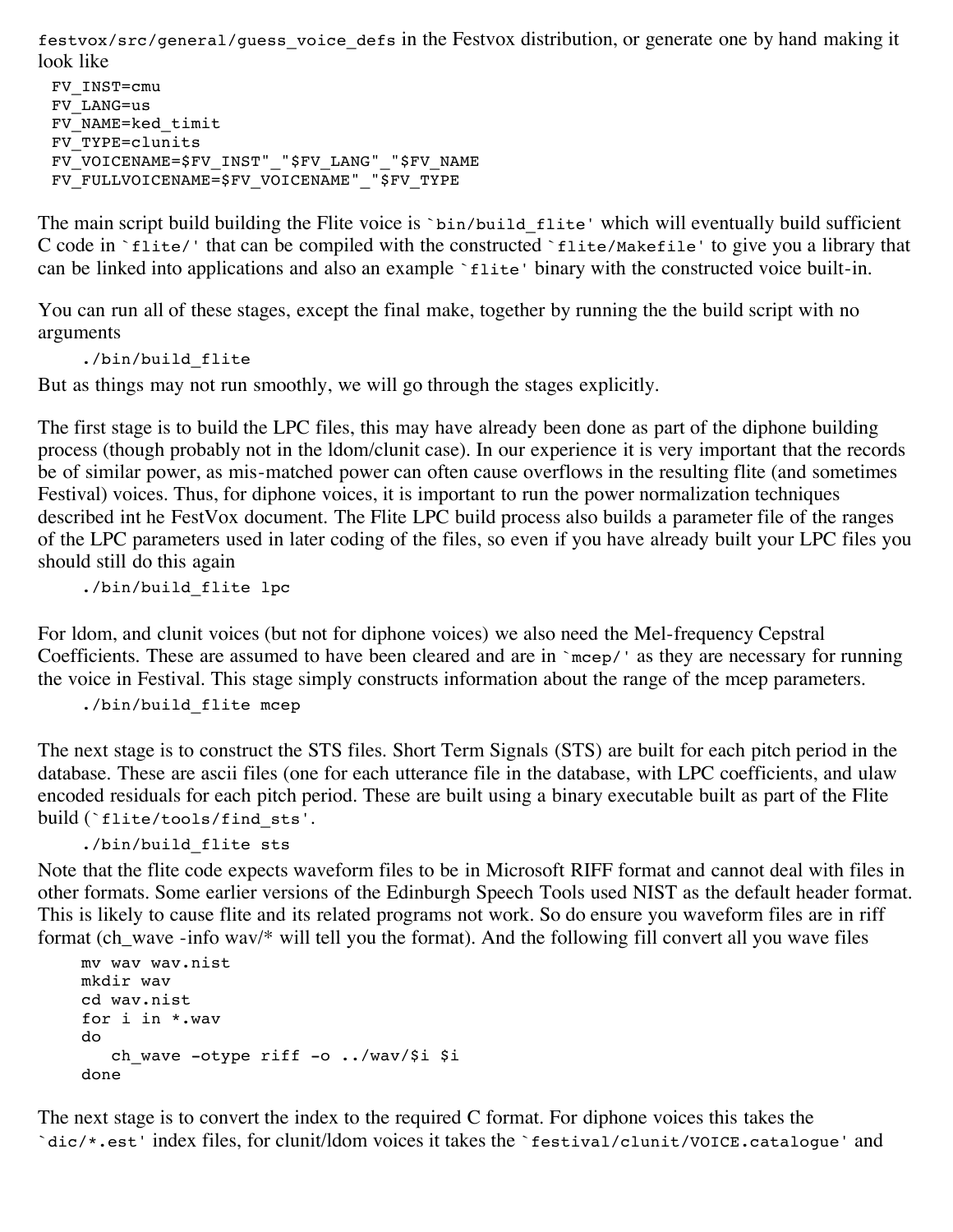`festival/trees/VOICE.tree' files. This process uses a binary executable built as part of the Flite build process (`flite/tools/flite\_sort') to sort the indices into the same sorting order required for flite to run. (Using unix sort may or may not give the same result due to definitions of lexicographic order so we use the very same function in C that will be used in flite to ensure that a consistent order is given.)

```
./bin/build_flite idx
```
All the necessary C files should now have been built in `flite/' and you may compile them by cd flite

```
make
```
to

This should give a library and an executable called 'flite' that can run as

```
./flite "Hello World"
```
Assuming a general voice. For ldom voices it will only be able to say things in its domain. This `flite' binary offers the same options as standard the standard `flite' binary compiled in the Flite build but with your voice rather than the distributed voices.

Almost certainly this process will not run smoothly for you. Building voices is still a very hard thing to do and problems will probably exist.

This build process does not deal with customization for the given voices. Thus you will need to edit `flite/VOICE.c' to set intonation ranges and duration stretch for your particular voice.

For example in our `cmu\_us\_sls\_diphone' voice (a US English female diphone voice). We had to change the default parameters from

```
feat set float(v->features,"int f0 target mean",110.0);
feat set float(v->features,"int f0 target stddev",15.0);
feat set float(v->features, "duration stretch", 1.0);
feat set float(v->features,"int f0 target mean",167.0);
feat_set_float(v->features,"int_f0_target_stddev",25.0);
feat set float(v->features, "duration stretch", 1.0);
```
Note this conversion is limited. Because it depends on the C compiler to do the final conversion into binary object format (a good idea in general for portability), you can easily generate files too big for the C compiler to deal with. We have spent a some time investigating this so the largest possible voices can be converted but it is still too limited for our larger voices. In general the limitation seems to be best quantified by the number of pitch periods in the database. After about 100k pitch periods the files get too big to handle. There are probably solutions to this but we have not yet investigated them. This limitation doesn't seem to be an issue with the diphone voices as they are typically much smaller than unit selection voices.

 $\lceil \leq | \lceil \geq | \rceil \ll | \lceil \frac{Up}{g} \rceil \ll \rceil$  [Top]  $\lceil \frac{\text{Contents}}{\text{Contents}} \rceil \lceil \frac{9}{2} \rceil$ 

## **8.1 Lexicon Conversion**

As of 1.3 the script for converting the CMU lexicon (as distributed as part of Festival) is included. `make\_cmulex' will using the version of CMULEX unpacked in the current directory to build a new lexicon. Also in 1.3. a more sophisticated compression technique is used to reduce the lexicon size. The lexicon is pruned, removing those words which the letter to sound rule models get correct. Also the letters and phones are separately huffman coded to produce a smaller lexicon.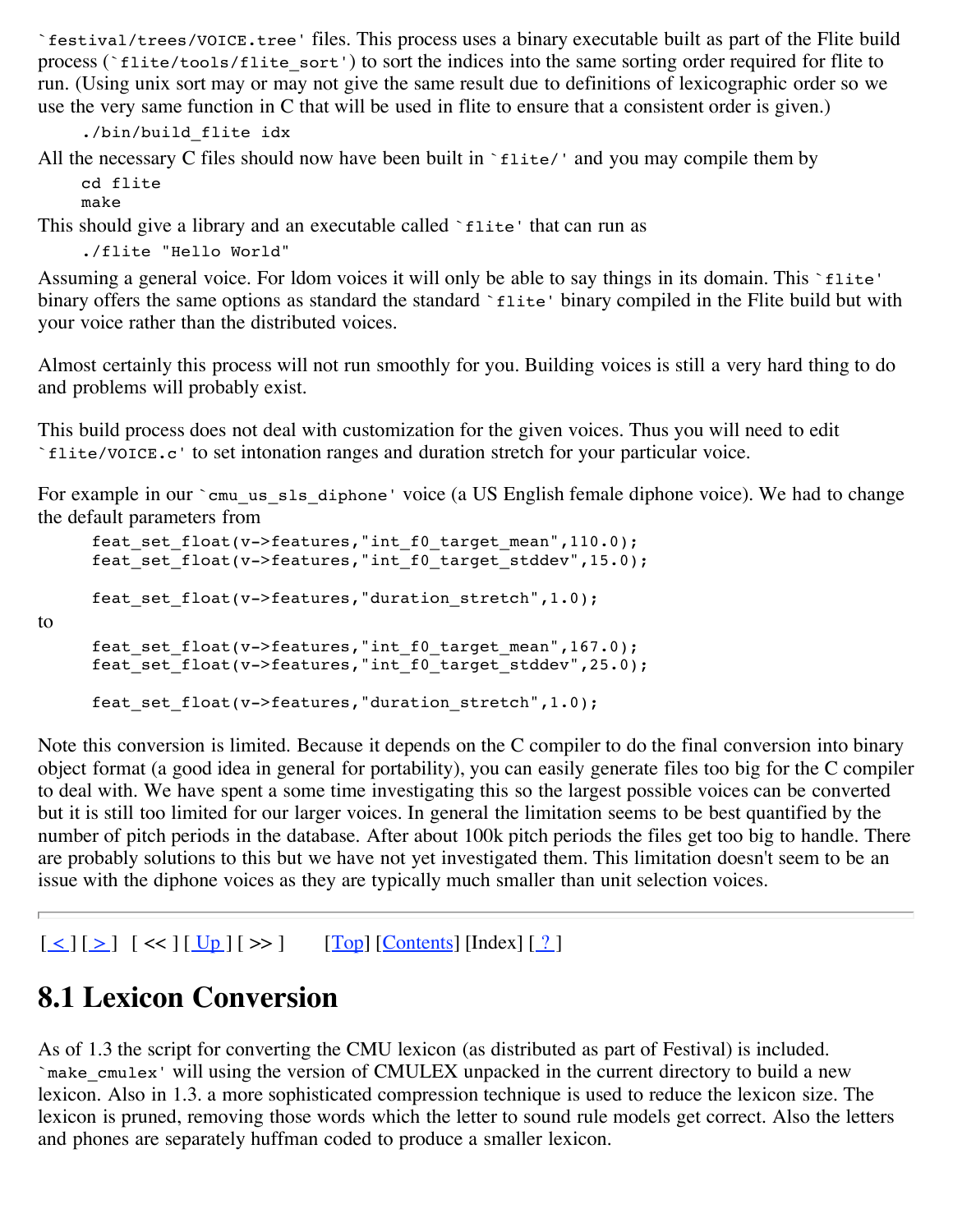$\lceil \leq | \lceil \geq | \rceil \ll | \lceil \frac{Up}{g} \rceil \ll \rceil$  [Top]  $\lceil \frac{\text{Contents}}{\text{Contents}} \rceil \lceil \frac{9}{2} \rceil$ 

#### **8.2 Language Conversion**

This is by far the weakest part as this is the most open ended. There are basic tools in the `flite/tools/' directory that include Scheme code to convert various Scheme structures to C include CART tree conversion and Lisp list conversion. The other major source of help here is the existing language examples in `flite/lang/usenglish/'.

 $[\leq] [\geq] [\leq] [\leq] [\underline{Up}][\geq]$   $[\underline{Top}][\underline{Contents}][\underline{1}][\leq]$ 

# **9. Porting to new platforms**

byte order, unions, compiler restrictions

 $[\leq] [\geq] [\leq] [\leq] [\underline{Up}][\geq]$   $[\underline{Top}][\underline{Contents}][\underline{In}]\in[?]$ 

## **10. Future developments**

 $[Top]$   $[Contents]$   $[Index]$   $[?]$ 

# **Table of Contents**

```
1. Abstract
2. Copying
3. Acknowledgements
4. Installation
     4.1 Windows Support
     4.2 Window CE Support
     4.3 PalmOS Support
           4.3.1 Some notes on the PalmOS port
           4.3.2 Using the PalmOS
5. Flite Design
     5.1 Background
     5.2 Key Decisions
6. Structure
     6.1 cst_val
7. APIs
     7.1 flite binary
     7.2 C example
     7.3 Public Functions
8. Converting FestVox Voices
```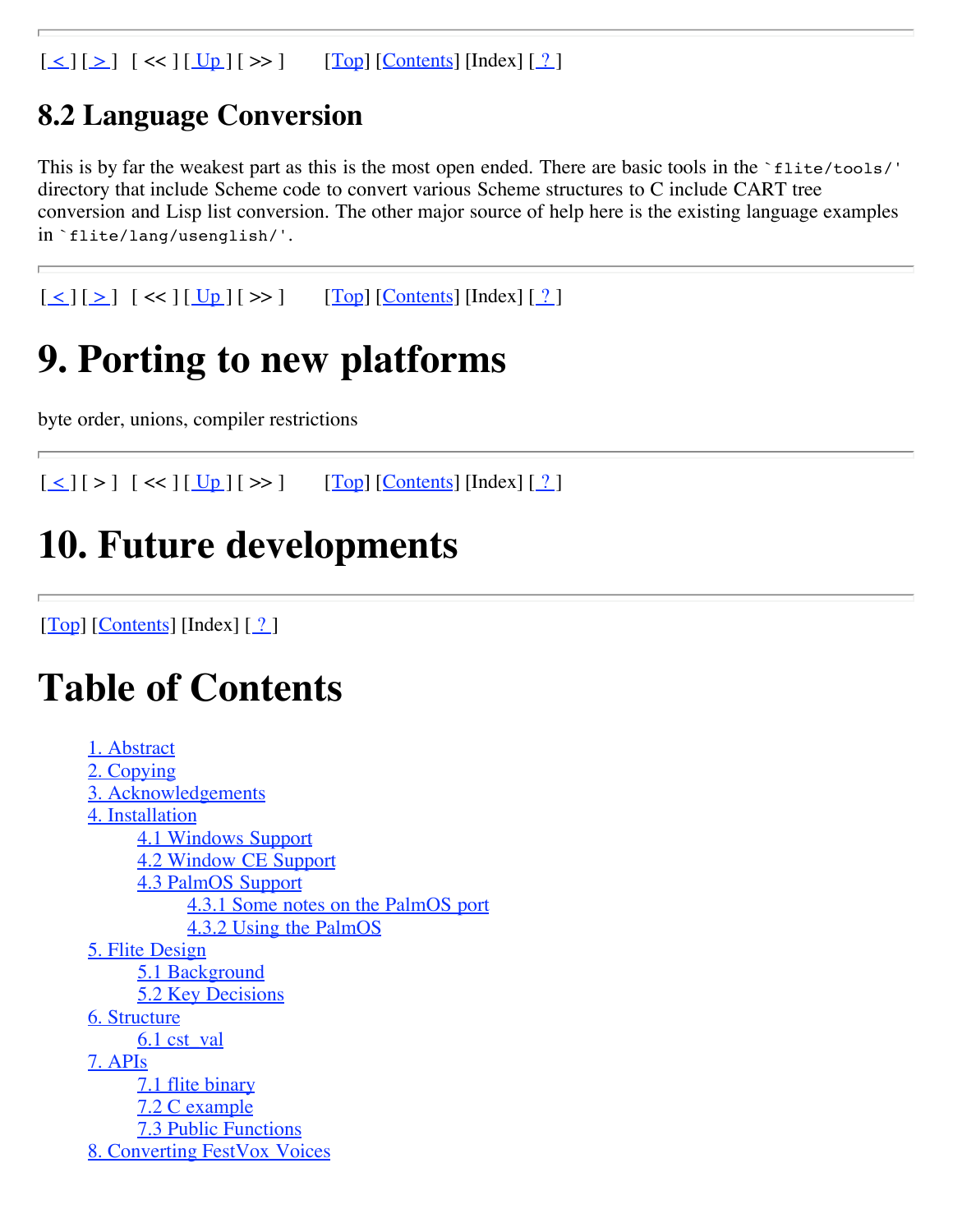8.1 Lexicon Conversion 8.2 Language Conversion 9. Porting to new platforms 10. Future developments

 $[Top]$   $[Contents]$   $[Index]$   $[?]$ 

# **Short Table of Contents**

1. Abstract 2. Copying 3. Acknowledgements 4. Installation 5. Flite Design 6. Structure 7. APIs 8. Converting FestVox Voices 9. Porting to new platforms 10. Future developments

 $[Top]$  [Contents] [Index]  $[?]$ 

# **About this document**

This document was generated by *Nerd Vittles* on *May, 9 2006* using *texi2html*

| The buttons in the navigation panels have the following meaning: |  |  |  |  |  |
|------------------------------------------------------------------|--|--|--|--|--|
|                                                                  |  |  |  |  |  |

| <b>Button</b>             | <b>Name</b> | Go to                                          | From 1.2.3 go to |
|---------------------------|-------------|------------------------------------------------|------------------|
| $\lceil$ < $\rceil$       | Back        | previous section in reading order              | 1.2.2            |
| $\lbrack \, > \, \rbrack$ | Forward     | next section in reading order                  | 1.2.4            |
| $\vert \ll \vert$         | FastBack    | $ previous\ or\ up- and-previous\ section 1.1$ |                  |
| [Up]                      | Up          | up section                                     | 1.2              |
| $\vert \gg \vert$         |             | FastForward next or up-and-next section        | 1.3              |
| [Top]                     | Top         | cover (top) of document                        |                  |
| [Contents]                | Contents    | table of contents                              |                  |
| [Index]                   | Index       | concept index                                  |                  |
| $\lceil ? \rceil$         | About       | this page                                      |                  |

where the **Example** assumes that the current position is at **Subsubsection One-Two-Three** of a document of the following structure:

• 1. Section One